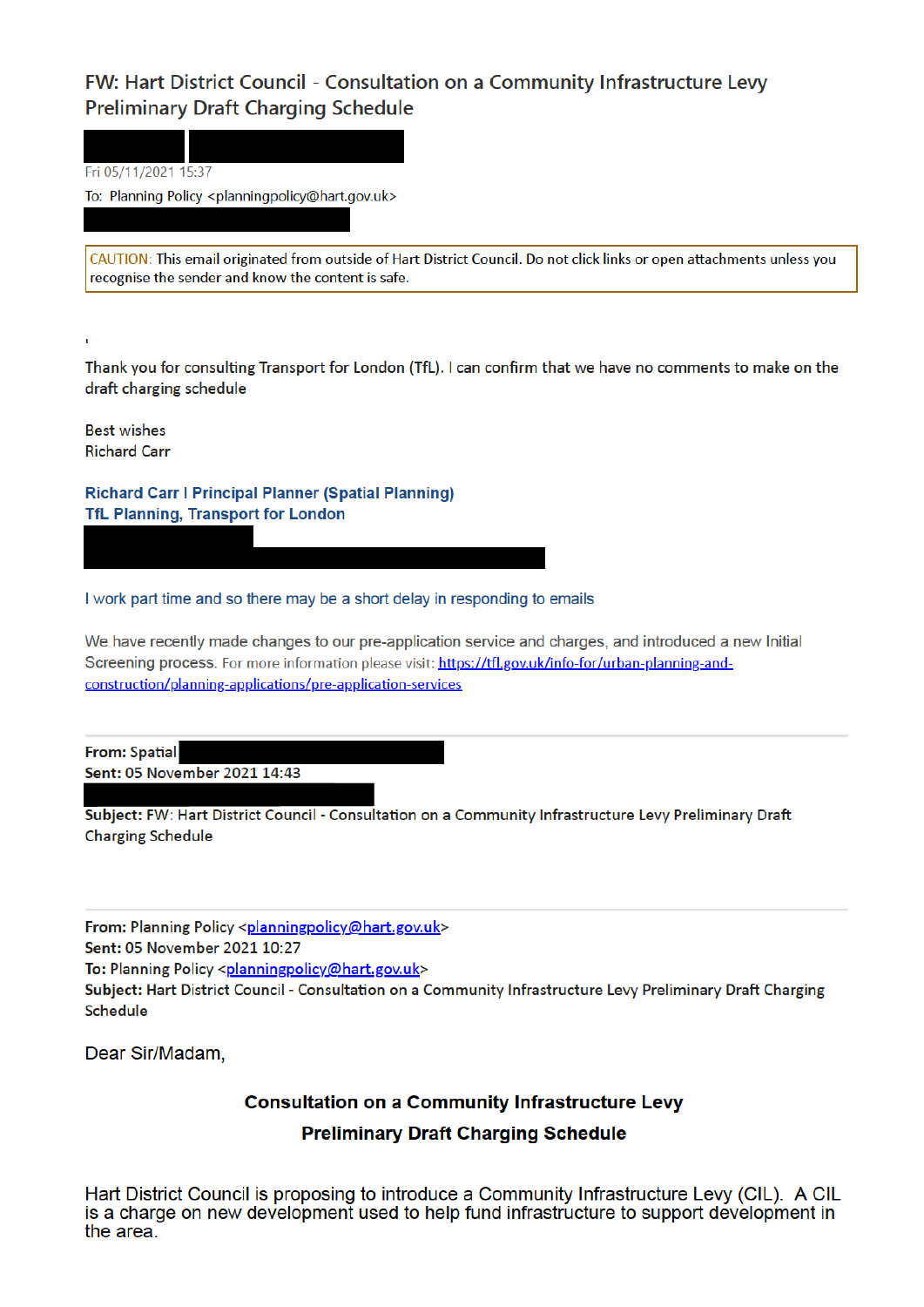The Council is the Charging Authority under CIL legislation and is seeking your views on a **Preliminary CIL Draft Charging Schedule** which sets out the proposed rates per square metre for different types of development.

Comments are also invited on the evidence base that supports the Preliminary Draft Charging Schedule:

- A CIL Viability Assessment, September 2021, which informed the CIL rates to ensure development remains viable.
- An Infrastructure Funding Gap Assessment, October 2021, demonstrates that a CIL is justified to help fund the infrastructure needed to support new development.
- An Infrastructure Delivery Plan Update, October 2021 sets out the various infrastructure projects within the district to support development and informs the funding gap assessment.

**The consultation documents can be viewed at** https://www.hart.gov.uk/communityinfrastructure-levy

The consultation period runs for 6 weeks from **Friday 5th November 2021** to **5pm Friday 17th December 2021.**

Please use the response form available at https://www.hart.gov.uk/communityinfrastructure-levy

Please send any comments on these documents to:

By email: planningpolicy@hart.gov.uk

By Post: Hart District Council, Civic Offices, Harlington Way, Fleet, GU51 4AE

By responding to this consultation, you are providing consent for your personal data to be collected by Hart District Council in line with terms set out in the CIL Privacy Notice. Please also read the Confidentiality Statement available at the same webpage.

The consultation responses will be published on the Council's website, but only the name, and where relevant, the organisation name, will be published with the comments. No personal contact details will be published.

The Council will consider all comments received and then in Spring 2022 will consult on a **Draft Charging Schedule** under Regulation 16 of The Community Infrastructure Regulations 2010 (as amended by The Community Infrastructure Levy (Amendment) (England) (No. 2) Regulations 2019).

The expected timeline is:

- Consider consultation responses in the new year
- · Consult on Draft Charging Schedule April June 2022
- Examination Summer/Autumn 2022
- · Adoption/Implementation Winter 2022/Spring 2023

Kind regards,

·

Planning Policy Team Hart District Council